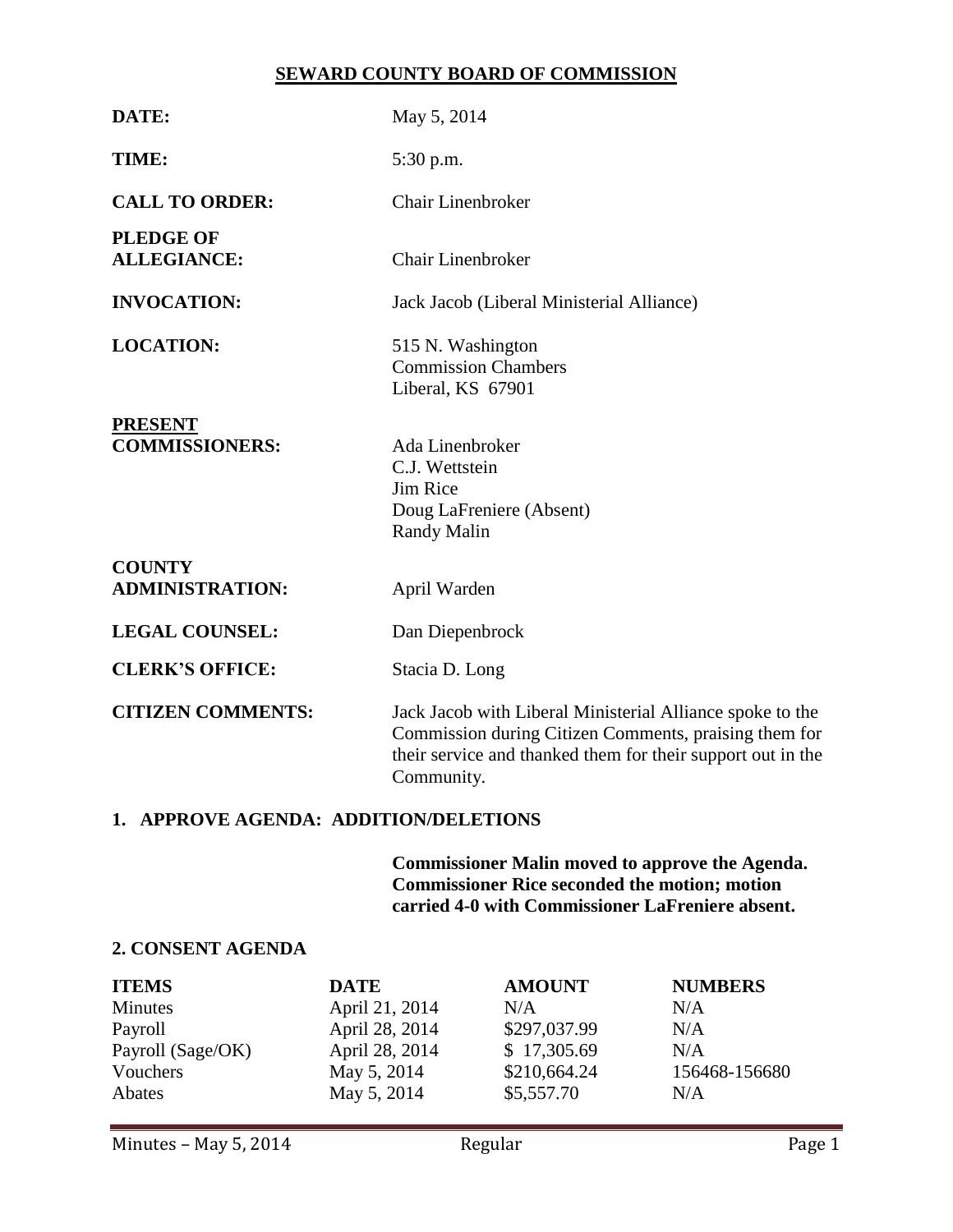| Escapes                 | May 5, 2014 | \$5,557.70 | N/A |
|-------------------------|-------------|------------|-----|
| <b>Crossing Permits</b> | <b>NONE</b> |            |     |

## **REQUISITIONS**

| <b>DEPARTMENT</b> | TTEM                    | <b>VENDOR</b> | <b>AMOUNT</b> | <b>LINE ITEM</b> |
|-------------------|-------------------------|---------------|---------------|------------------|
|                   | Engine Driven           | Keating       |               |                  |
| Landfill          | <b>Trash/Water Pump</b> | Tractor       | \$1,729.95    | 4-270-33100-480  |

**Commissioner Rice moved to approve the Consent Agenda. Commissioner Malin seconded the motion; motion carried 4-0 with Commissioner LaFreniere absent.**

#### **3. NEW EMPLOYEES**

None Present

## **4. EMPLOYEE COMMITTEE SCHOLARSHIP AWARDS**

Mary Eastman presented two Scholarship awards. She advised that there were three applications turned in for consideration and two \$400.00 Scholarships were awarded. The first recipient was Kambrie Long, daughter of County Clerk Stacia Long and the second one went to Ana Rodriguez the daughter of Jesus Rodriguez from the Seward County Landfill.

#### **5. CEREAL MALT BEVERAGE LICENSE**

#### **Fair Association**

The Seward County Fair Association is applying for a Temporary Cereal Malt Beverage License for their event being held on Friday, May  $9<sup>th</sup>$ . This is a one day permit.

**Commissioner Rice moved to approve the Temporary CMB License for the Seward County Fair Association. Chair Linenbroker seconded the motion; motion carried 2-1-1-1. With Chair Linenbroker and Commissioner Rice voting in favor, Vice Chair Wettstein voting against, Commissioner Malin abstaining and Commissioner LaFreniere absent.** 

There was discussion about helping the Fair Association bring in a PRCA event during the fair. No action was taken.

#### **6. DISPOSAL OF ASSETS**

John Ralston, EMS Director requested permission to dispose of an old ambulance. He advised that he has received an offer in the amount of \$3,000, and would like permission to sell it. Ralston recently found out that State Law requires publication in the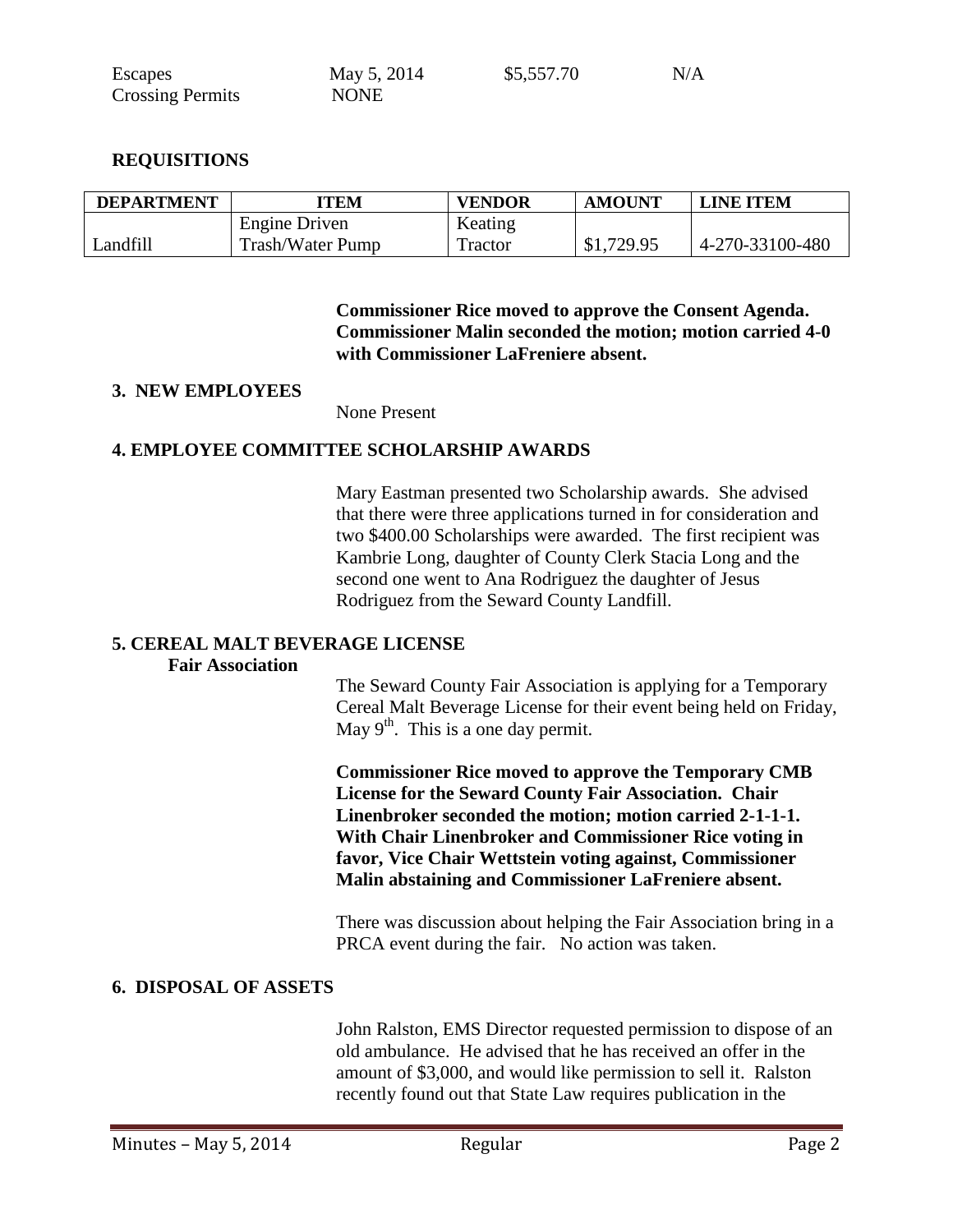Official Newspaper for disposal of County Equipment over \$1,000.00 so he advised the Commission that he will do so and bring it back to them at the next meeting.

**Commissioner Rice moved to allow for the disposal of the old Ambulance pursuant to State Law. Commissioner Malin seconded the motion; motion carried 4-0 with Commissioner LaFreniere absent.**

#### **7. KISMET MAIN STREET IMPROVEMENT Chip and Seal Project**

April Warden presented for Tony Herrman, Road & Bridge Supervisor.

She advised the Commission that Herrman is currently accepting bids for the annual Chip Sealing for County Roads. He contacted the City of Kismet regarding their Main Street and advised that in an effort to preserve the road in 2012, we agreed to cost sharing it with them at  $75/25\%$ . He is not sure if that would be requested again. The total cost would be around \$21,000.00.

Warden went on to advise that there is an area as you turn out onto HWY 54 in front of the General Store, that is breaking out and we have been asked to obtain estimates of what it would cost to have concrete placed in this area (approx 115 ft X 45ft). The estimate is approximately \$31,000.00 to \$33,000.00.

After some discussion, the following action was taken.

**Vice Chair Wettstein moved to do the Chip Sealing on Main Street in the amount of \$21,000 and put concrete in front of the Kismet General Store in the amount of \$33,000 with a 50/50 split between the Road & Bridge Special Highway Fund and the City of Kismet. Commissioner Rice seconded the motion; motion carried 4-0 with Commissioner LaFreniere absent.**

Warden went on to advise that the Road & Bridge Department has been asked to prepare the Racetrack for this year's Fair. In the past we decided not to work on the track anymore. The Fair Board has agreed to a promoter that does not have equipment to prepare the track for racing. Herrman feels that this can be done by his department.

**Vice Chair Wettstein moved to allow the Road & Bridge Department to do the Track Prep for the Fair. Commissioner Malin seconded the motion; motion carried 3-1-0 with Chair Linenbroker voting against and Commissioner LaFreniere absent.**